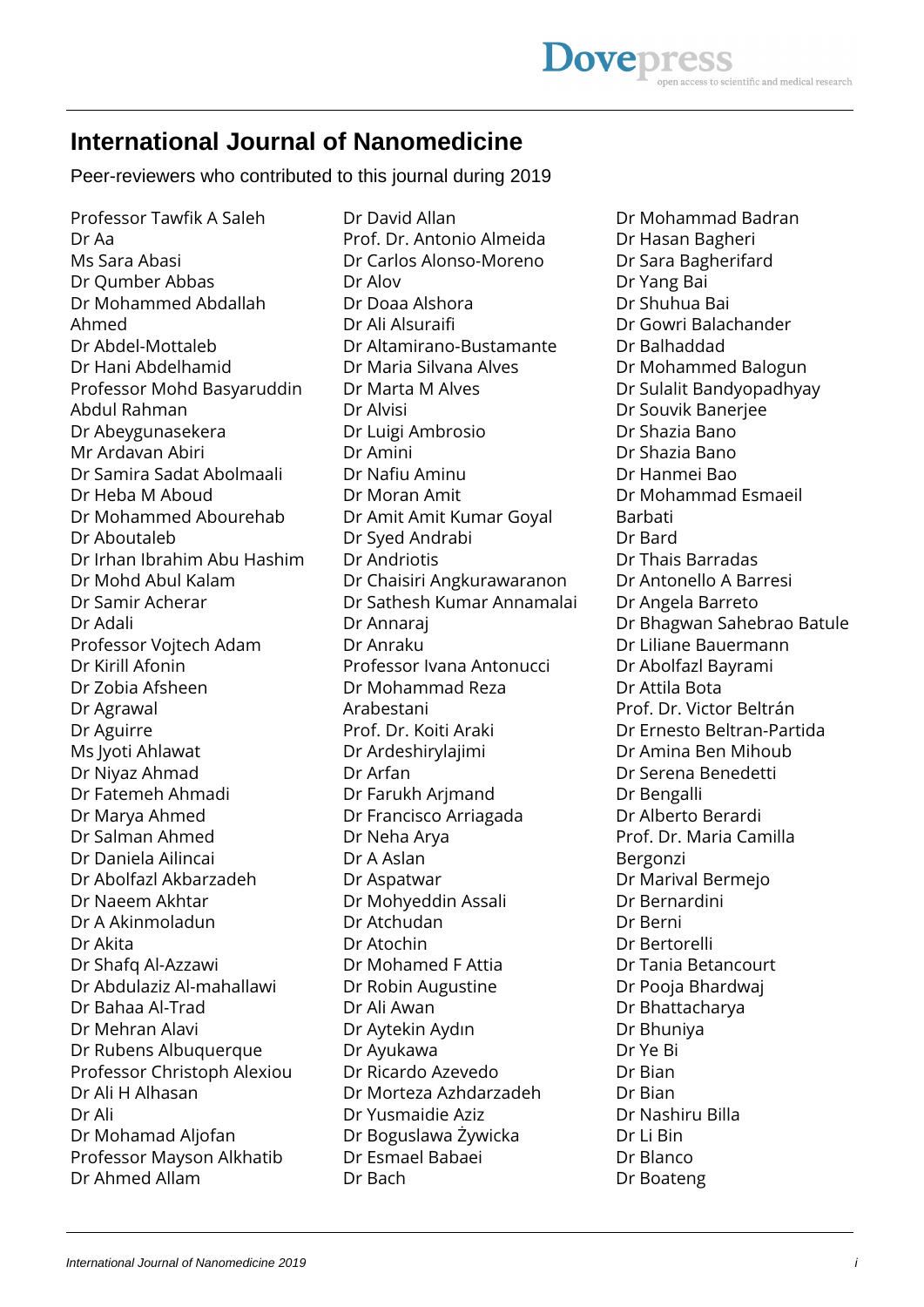# **Dovepress** access to scientific and medical research

Prof. Dr. Maximillian Bockhorn Prof. Dr. Habib Bokhari Dr Adina Boldeiu Dr A Bolhassani Dr Angela Bonaccorso Dr Sara Bonetta Dr Maria Bonifacio Dr Ehsan Bonyadi Rad Dr Janos Borbely Dr Florin Borcan Prof. Dr. Olga Borges Dr Pablo Botella Professor Bruno Botta Professor Gerardo Botti Prof. Dr. Carole Bourquin Dr Bousbaa Dr Roger Bresoli-Obach Dr Luis Brito Dr Brocca Dr Alistair K Brown Dr Alicia Brusco Dr Krzysztof Bryniarski Professor Claudio Bucolo Dr Adriana Elena Bulboacă Dr Carmen Burtea Dr M. Antònia Busquets Dr Bustos Dr Sérgio Bydlowski Dr Byun Dr Monika Bzowska Dr Horacio Cabral Dr Cai Mr Yao Cai Dr Cai Dr Michael M X Cai Dr Jiye Cai Dr Aijia Cai Dr Kaiyong Cai Professor Qing Cai Dr Calado Dr Camacho-Alonso Dr Campi Dr Maria Campos Dr Campos Dr Amanda Cano Dr Yi Cao Dr Yi Cao Dr Yang Cao Prof. Dr. Jun Cao

Dr Damiano Caputo Dr Carabineiro Dr B Carbonnier Dr Carnes Dr Fabio Carniato Dr Rosa Carotenuto Dr Ernesto Carrillo-Nava Dr Katharine Carter Dr Jose Castillo Dr Ovidio Catanzano Dr Giuseppe Cavallaro Dr Francesco Cellesi Dr Paulo Cerri Professor Gabriele Cervino Dr Cha Dr Guihong Chai Dr Soumyananda Chakraborti Dr Fabian Chamba Pardo Dr Chandra Dr Natarajan Chandrasekaran Professor Li-Ching Chang Professor Shufang Chang Dr Chang Dr Chappuis Dr Chass Dr Deepak Chauhan Dr Chellappan Dr Chun-Jung Chen Dr Chen Dr Dazheng Chen Dr Chen Dr Jin-Hong Chen Professor Jinghua Chen Dr W Chen Dr Wenli Chen Dr Liang Chen Prof. Dr. Weiqiang Chen Dr Rongxin Chen Dr Chen Dr Shengxi Chen Dr Juan Chen Dr Wei-liang Chen Dr Jingxiao Chen Professor Ai-Zheng Chen Dr Xuguang Chen Dr Yunhua Chen Prof. Dr. Wen Cheng Dr Yu Cheng Prof. Dr. Juei-Tang Cheng Dr Zhen Cheng

Dr Cheng Dr Lei Cheng Dr Cheng Dr Liang Cheng Dr Andrei Chernov Dr V Chernov Dr Chetty Dr Zifang Chi Dr Long Chiang Dr Chiang Dr Enrica Chiesa Dr Suresh V. Chinni Dr Chittasupho Professor Hsin-Cheng Chiu Dr H Cho Dr Dong-Woo Cho Dr Youngnam Cho Dr Cho Professor Young Wook Choi Dr Minsig Choi Dr Choi Professor Yahya Essop Choonara Dr Choudhury Dr Corrine Chua Dr Yao Chen Chuang Dr PJ Chueh Dr Evgenii Chulkov Prof. Dr. Yoon-Sok Chung Professor Ren-Jei Chung Dr Ciancaglini Dr Gabriele Ciasca Dr Joseph Ciccolini Dr Iwona Cicha Dr Giuseppe Cirillo Dr Martin Clauss Dr Nicholas Claydon Dr Jean-Luc Coll Prof. Dr. Mauro Comes Franchini Dr Simona Concilio Dr Conejos Sanchez Prof. Dr. Bice Conti Dr Allegra Conti Dr Kevin Coombs Dr Yolanda Corbett Dr Ian Corbin Dr Marco Cordani Dr Correa-Pacheco Professor José H Correia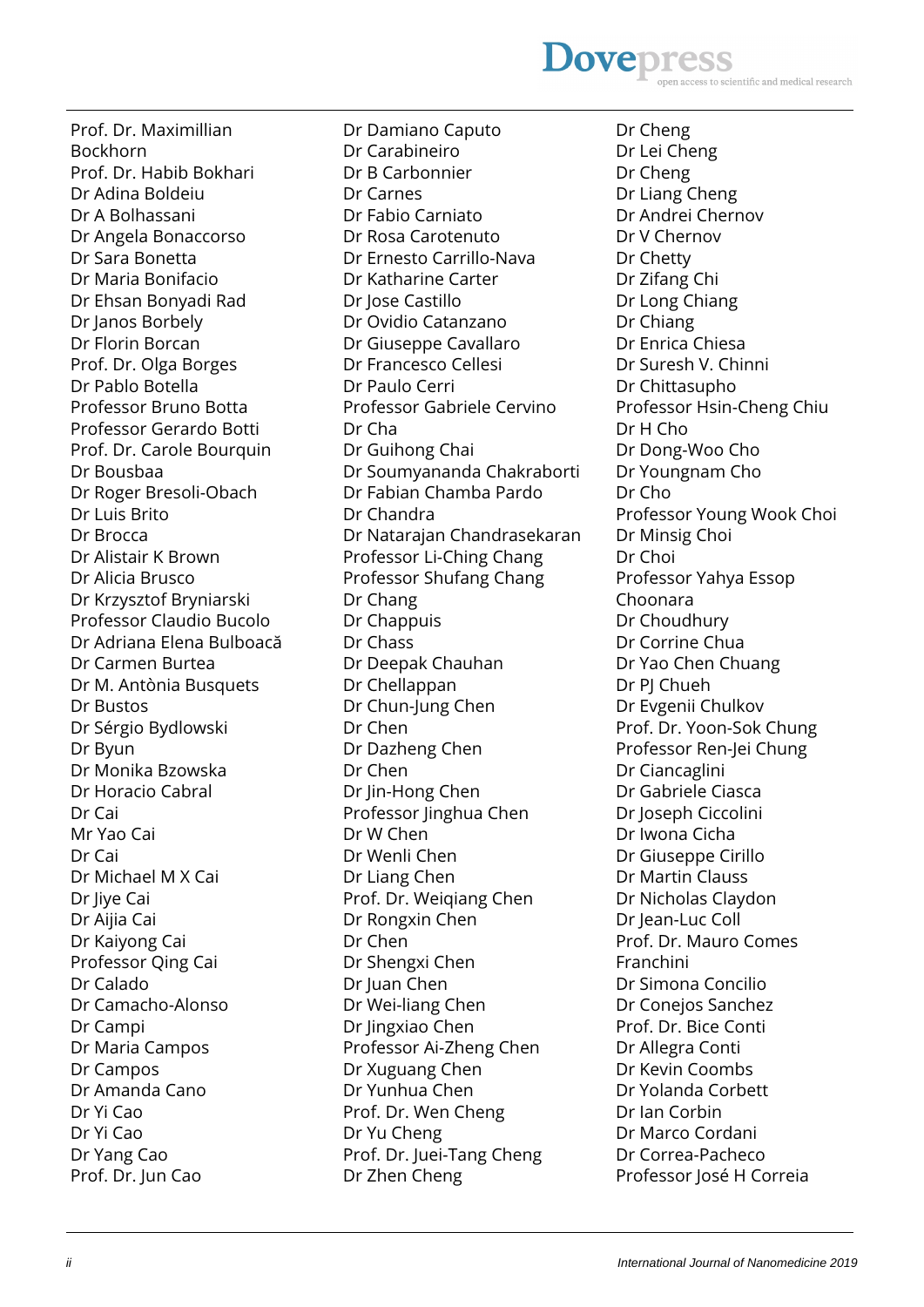# **Dovepress** ss to scientific and medical research

Dr Paola Corsetto Dr Fabio Corsi Dr A Cortese Professor Donato Cosco Dr Gabriella Costabile Dr Brian G Cousins Dr Paulo | G Coutinho Dr Cecilia Cristea Dr Luigi Cristofolini Dr Carina Crucho Dr Cruz Prof. Dr. Hongjuan Cui Dr Cui Dr Sisi Cui Dr Zheng Cui Dr Bertrand Czarny Dr Patrícia Da Silva Dr Dabiri Dr Hossein Danafar Dr Behrad Darvishi Dr Joydeep Das Dr Prolay Das Dr Chandrima Das Dr Das Dr Krishna Das Saha Dr Santanu Dasgupta Dr Poulami Datta Dr Datta Dr Davoudi Dr Abhijit De Dr De Aza Dr Viviana De Caro Dr Guilhermebarroso De Freitas Dr Bart De Geest Dr Valeria De Matteis Dr Erica de Oliveira Dr Rohini de Silva Dr Del Turco Dr Hamid Delavari H Dr DeLouise Dr Deng Dr Deng Dr Deng Dr Aurélien Deniaud Dr Preshita Desai Dr Anil Kumar Deshantri Dr Mary Sajini Devadas Dr Dey Dr Dinesh Dhamecha

Dr Lorenzo Di Cesare Mannelli Dr Di Martino Dr Diao Dr Alejandro Diaz-Moscoso Dr Patricia Diaz-Rodriguez Dr Fei Ding Dr Chunmei Ding Dr Ding Dr Dinischiotu Dr Dionysopoulos Dr Dixon Dr Bich-Thuy Doan Dr Marina A Dobrovolskaia Dr Nasuh Utku Dogan Dr Marzena Dominiak Dr Yubin Dong Professor Wen-Fei Dong Dr Heng Dong Professor Anjie Dong Dr Dong Dr Jian Dong Dr Rossella Dorati Dr Teresa V Dormitorio Dr Hong-Jing Dou Dr Natascha Drude Dr Li-Na Du Dr Du Professor Lisa Claire du Toit Dr Jinyou Duan Dr Duan Dr Serena Duchi Dr Narendar Dudhipala Dr Rajendra Dulal Prof. Dr. Osman Duman Dr Jean-Olivier Durand Dr Devendra Dusane Dr Roisin Dwyer Dr Kevin Dzobo Dr Hasan Ebrahimi Shahmabadi Dr Andrew Ekpenyong Professor Amal El-Kamel Professor Mohammed El-Magd Dr Abdelhamid Elaissari Dr Jeevithan Elango Dr Nermeen ElKasabgy Dr Nesrine Elloumi Dr ElMeshad Dr Mostafa Elsaadany

Dr Ahmed Elzoghby Dr S Sibel Erdem Dr Vahid Erfani-Moghadam Dr Hadi Eslami Dr Fernando Esteban Florez Professor Jean-Pierre Estebe Dr Evstropiev Dr Jafar Ezzati Nazhad Dolatabadi Dr Stefano Fais Dr Rawil Fakhrullin Dr Gao-Chao Fan Dr Zhiyuan Fan Dr Fan Dr Fan Dr Qi Fang Dr Xiaotian T Fang Dr Abbas Farmany Dr Mehdi Farokhi Dr Tasneem Fatma Dr Favero Dr Dale Feldman Dr Steven R Feldman Dr Luiz Felipe Leomil Coelho Dr Feng Dr Shengwei Feng Dr Guoqiang Feng Dr Jiu-Ju Feng Professor Min Feng Dr Xuli Feng Professor Maria Helena Raposo Fernandes Dr Jolyn Fernandes Dr Alicia Fernandez-Fernandez Dr E Ferrari Dr Maria Ferreira Dr Giora Feuerstein Dr Richárd Fiath Dr Alessandra Fierabracci Dr Nina Filipczak Dr Martyna Filipska Prof. Dr. Luigi Filocamo Dr Federica Finetti Dr O Firuzio Dr Flisser Dr Nans Florens Dr Humphrey Fonge Dr Fortuni Dr Giulio Fracasso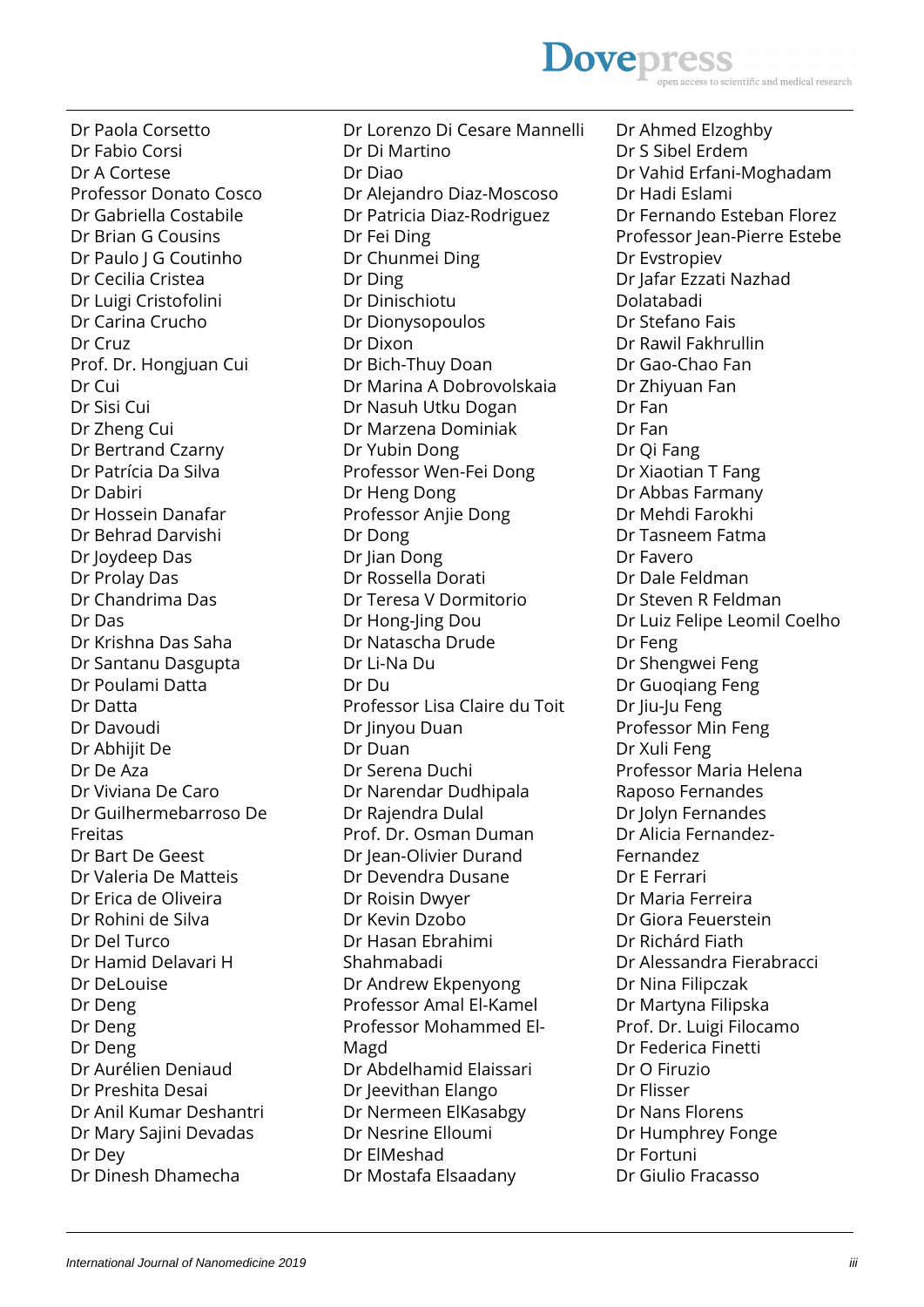# **Dovepres** scientific and medical research

Dr Luiza Abrahao Frank Dr Silvia Franze Professor Eleonore Fröhlich Dr Ralf P Friedrich Prof. Dr. Yao Fu Dr Fu Dr Jijun Fu Dr Fuh Dr Fujihara Dr Fuyuhiko Dr Suresh Gadde Dr Hanmant Gaikwad Dr Virendra Gajbhiye Dr Gajek Dr Galal Dr Bianca Galateanu Dr Elsa Galbis Dr Marta Gallo Dr Anzhela Galstyan Dr Y Gan Dr Lakshmi Pallavi Ganipineni Mr Maziar Ganji Dr Deepak Ganta Dr Jin Gao Dr Huile Gao Dr Fenglei Gao Prof. Dr. Jie Gao Dr Li Gao Dr García Dr García-Martin Dr Garcia Dr Garg Dr Maria Garrido Mr Javier Alberto Garza-Cervantes Dr Gatto Dr Cuicui Ge Dr Ge Dr Baoxue Ge Dr G Gelfuso Dr Alejandro Gella Dr Petra Gener Dr Kunling Geng Dr S Geninatti Crich Dr Milena Georgieva Dr Adriana Gerola Dr Parinaz Ghadam Dr Ghaffarifar Dr Fatemeh Ghahremani Dr Ghasemi-Kasman

Dr Ghiciuc Professor Shobha Ghosh Dr Daniela Giacomazza Dr Casimiro Luca Gigliotti Dr R Gilabert-Oriol Dr Juan J Giner-Casares Dr Girotti Dr Carlotta Glackin Dr Alexander Glushakov Professor Glenda C Gobe Dr Gokmen Professor Gershon Golomb Dr Yi-Jun Gong Dr Hua Gong Dr Marta Gonzalez-Alvarez Dr Ana Gonzalez-Paredes Dr Subash C B Gopinath Dr P Gopinath Dr Goto Professor Maling Gou Dr Gouvêa Dr Stephan Grabbe Dr Marisa Granato Dr Grande-Tovar Dr Taraka Sai Pavan GRANDHI Dr Felix Grases Dr Alberto Grassi Dr Gabriele Grassi Dr Grigoras Dr Grotz Professor Zhanjun Gu Professor Aihua Gu Prof. Dr. Wei Gu Dr Wenxian Guan Dr Samuel Gubbels Dr Guerreiro Professor François Guilhot Dr Allan Guimarães Professor Caterina Guiot Dr Arif Gulzar Dr Gamze Guney Eskiler Professor Jianfeng Guo Dr Gang Guo Dr Guo Prof. Dr. Ya-Ping Guo Dr Yuming Guo Dr Feng Guo Dr Vivek Gupta Dr Gupta Professor Swati Gupta

Bhattacharya Dr Bharath Raja Guru Dr Carmen Gutiérrez Millan Dr Basant A. Habib Dr Habibi-Anbouhi Dr Stephan Hackenberg Dr Kunn Hadinoto Dr Hadjikakou Dr Constantinos Hadjipanayis Dr Azadeh Haeri Dr Silvia E Hajos Dr Chris Halsey Dr Hammer Ms Cuiyan Han Dr Haobo Han Dr J Han Dr Han Prof. Dr. Min Han Dr Bo Han Professor Dong Han Dr Han Dr Nemany Hanafy Professor Richard D Handy Dr Hang Dr Haniu Dr Shilei Hao Dr Hao Professor Chunyi Hao Dr Neethu Hari Dr Masanori Hashimoto Dr Puthusserickal Hassan Dr Hatami Dr Rania Hathout Dr Benjamin Hatton Dr Patrick Haubruck Professor Brian Hawkett Dr Hawthorne Dr Bin He Dr Bin He Dr Mingyu He Dr Junbo He Dr Fengjiao He Dr Wei He Dr He Dr He Professor ChuangLong He Dr He Dr Zbynek Heger Dr Dumitru-Daniel Herea Dr Herford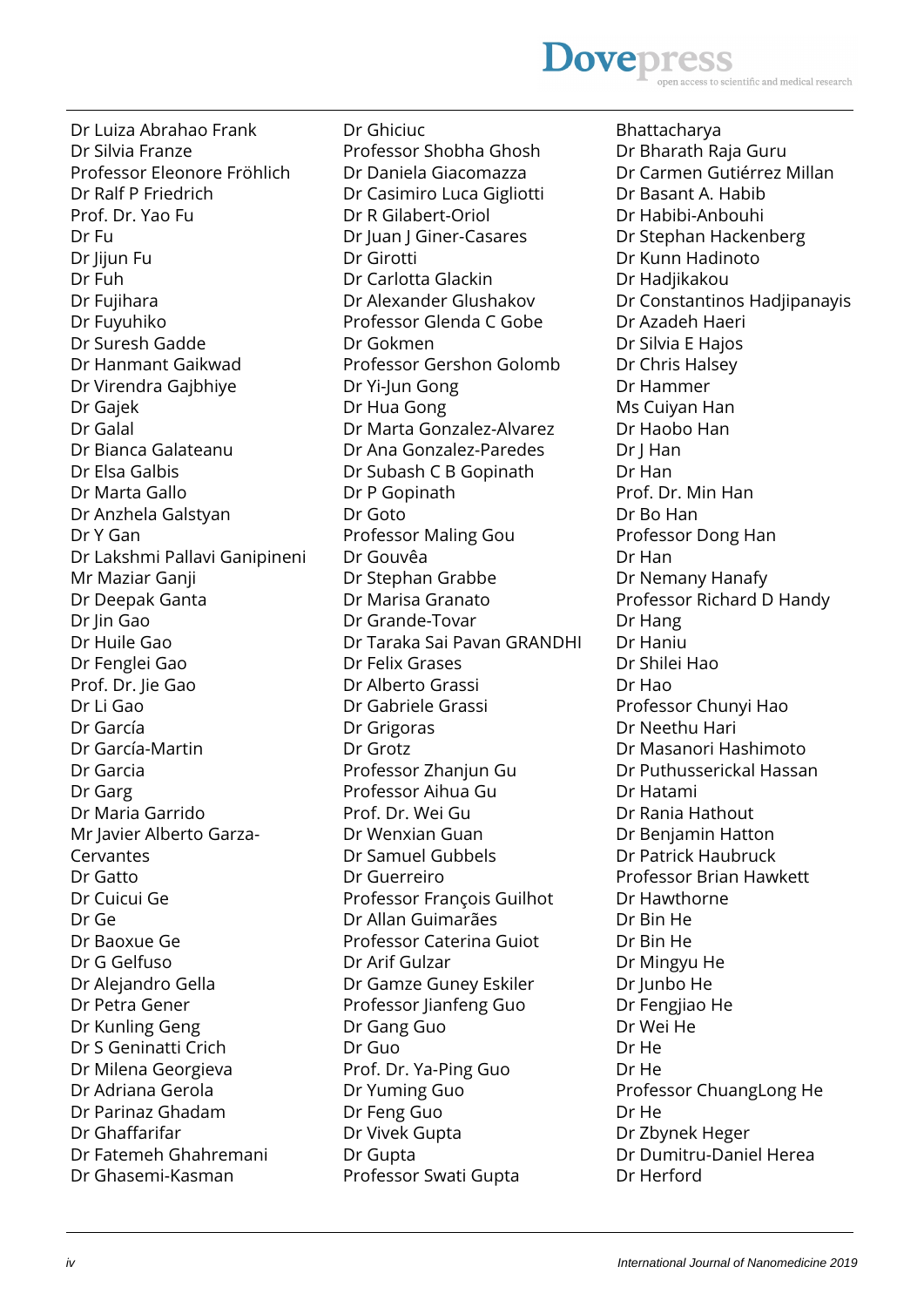### **Dovepres** ntific and medical research

Dr Fernando Herranz Dr Fernando Herranz Dr Georg Hildenbrand Dr Andreas Hillenbrand Dr Hirakawa Dr Han Ho Dr Tsung Ho Dr Ngoc Ha Hoang Dr Homez-Jara Dr Kwan Soo Hong Professor Zhangyong Hong Dr Hoseinpour Dr Clare Hoskins Prof. Dr. Khaled Hosny Dr Seyedeh Sedigheh Hosseini Dr H Hothi Professor Yayi Hou Dr Hsu Dr Fuqiang Hu Dr Hu Dr Hu Dr Hu Professor Ke-Qin Hu Dr Jing-Jing Hu Dr Huang Dr Tao Huang Dr Huang Dr Juan Huang Professor Wei Huang Prof. Dr. Cui Huang Dr Z Huang Dr X Huang Dr Huang Dr Huck Dr Liwei Hui Dr Hung Dr Nicholas Hunt Dr Zahid Hussain Dr Zahid Hussain Dr Shah Hussain Dr Muhammad Hussain Dr Hwang Dr H Hyun Dr Iannazzo Professor Hideaki Ichihara Dr I Im Dr Imran Dr Vassilis Inglezakis Dr Iwona Inkielewicz-Stepniak Dr Franciny Ionta

Dr Furhan Iqbal Dr Silvia Irusta Dr Isnaini Prof. Dr. Vesna Jacevic Dr Alireza Jafari Dr Jaimes Dr Akshay Jain Dr Akshay Jain Dr Ali R. Jalalvand Dr Hae Jang Prof. Dr. Virginija Jankauskaitė Ms Greta Jarockyte Prof. Dr. . Jasmin Dr Jawaid Dr Subramaniam Jayabal Dr Venkatesan Jayachandran Dr Ramapurath S Jayasree Dr Dulari Jayawardena Dr Mehdi Jaymand Dr Jaison Jeevanandam Dr Pavlina Jelinkova Dr Pavla Jendelová Dr Jovana Jeremic Dr Suman Jha Dr Jia Dr Jiang Dr Tongmeng Jiang Dr Jiang Prof. Dr. Zhiliang Jiang Dr Wei Jiang Prof. Dr. Zuoyi Jiao Dr Qiao Jin Dr Jin Dr Xin Jin Dr Behrooz Johari Dr Johnston Dr Kathryn Jones Dr Joubert Dr Karla Juarez-Moreno Professor Leszek Kaczmarek Dr Kadam Dr Amal Kaddoumi Dr Hossein Samadi Kafil Dr Ankana Kakoti Dr Tammy Kalber Dr Kalhapure Dr Maarten Kamermans Dr Kanayama Dr Kang Dr Wonku Kang

Dr Ummarah Kanwal Mr Georgios Kareliotis Dr Haliza Katas Dr Himanshu Kathuria Dr Katsumi Dr Kattesh V Katti Dr Gurpreet Kaur Dr Kaur Dr Mahesh K Kaushik Dr Alicja Kazek-Kesik Dr Müge Kılıçarslan Dr Anna Kędziora Professor Xue Ke Dr Rustem Kecili Professor Yona Keisari Dr Kelly Mr Franklin Kenechukwu Dr Ahmet Kertmen Dr Siddharth Kesharwani Dr Wael Khalil Mr Muhammad Saad Khan Dr Fazlurrahman Khan Dr Sher Bahadar Khan Dr Khan Professor Azmat Ali Khan Dr Khan Dr Khan Dr Khan Dr Amit P Khandhar Dr Alexander Kharlamov Dr H Khazraei Dr Sachin Khiste Mr Sadegh Khorrami Professor Mohammad Khosroshahi Dr Lik-Voon Kiew Drs Sun Hwa Kim Dr Jinheung Kim Dr S Kim Dr Junghyun Kim Dr Kim Prof. Dr. Yong-Il Kim Dr Kyobum Kim Dr Kim Dr Soo-Ki Kim Dr Kim Dr Kimata Professor Wolff Kirsch Dr Rita Kiss Dr Maria Kitsara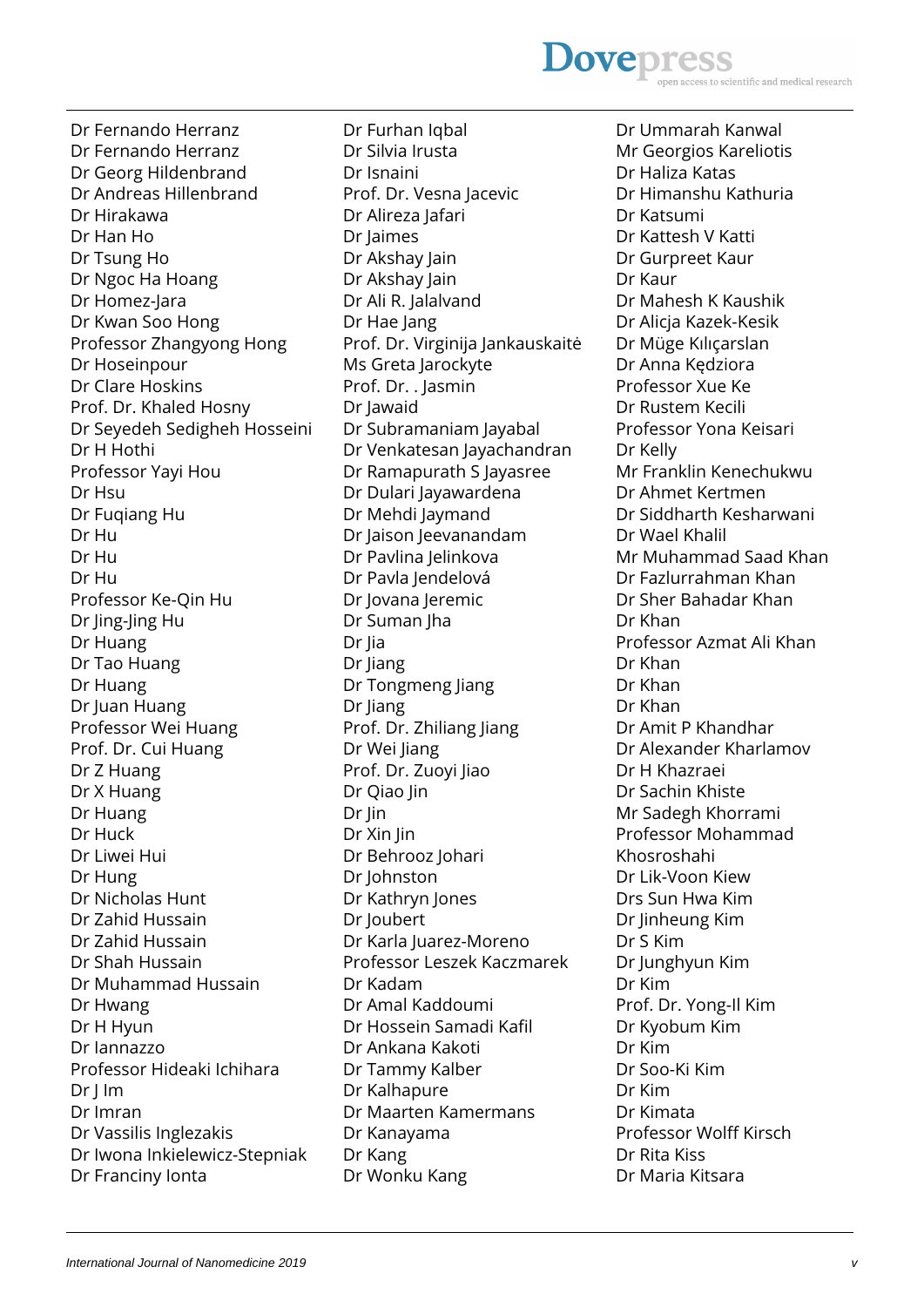# **Dovepres** ss to scientific and medical research

Dr Naim Kittana Prof. Dr. Sonja Klebe Dr Andrey S Klymchenko Dr Jiunn-Liang Ko Dr Joachim Koetz Dr Satoshi Komasa Dr Eleana Kontonasaki Dr Joanna Kopecka Dr Pavel Kopel Dr Purushotham Reddy Koppula Dr Aruna Jyothi Kora Dr Witold Korytowski Dr N Kounis Dr Marek Kowalczuk Dr Kowshik Dr Ján Kozempel Dr Krause Dr Gopal Shankar Krishnakumar Dr Andreii S Kritchenkov Dr Cherier Kruger Dr Prakash Kshirsagar Dr Liangju Kuang Dr Kulkarni Dr Lalit Kumar Dr Sunil Kumar Dr Hirdesh Kumar Dr Kumar Dr Vikas Kumar Dr Pradeep Kumar Dr Kundu Dr Selvaraj Kunjiappan Prof. Dr. Wen-Shuo Kuo Dr Sentaro Kusuhara Dr Anton Kutikhin Dr Libor Kvitek Dr Kwak Dr Kwiecien Prof. Dr. Il Keun Kwon Dr Leticia Labriola Dr Pierre Lafaye Prof. Dr. Jui-Yang Lai Dr Lai Dr Saurabh Lal Dr Enrique Lallana Dr Kit Lam Dr Lan Dr Barbara Lapinska Dr Humberto Herman Lara

Dr Rotimi Larayetan Dr Lau Dr Vesna Lazić Dr Jian-Ming Lü Dr Lebda Dr Mi-Kyung Lee Dr Lee Dr Sang Jin Lee Professor Chia-Hung Lee Dr Wen-Hui Lee Dr Lee Dr Kang Lee Dr Lee Professor Claus-Michael Lehr Mr Hu Lei Dr Laurent Lemaire Dr Lenassi Dr David Leong Dr Kah Hon Leong Dr Chee-Onn Leong Dr Ada Wai-yin Leung Dr A Lewinska Dr Gerardo Leyva-Gomez Prof. Dr. Quanshun Li Dr Li Dr Nan Li Dr Li Prof. Dr. Mingzhong Li Dr Fanzhu Li Prof. Dr. Yuhao Li Prof. Dr. Hao Li Dr Wei Li Dr Miao Li Dr Guangli Li Prof. Dr. zhaohui Li Dr Yongxiu Li Dr Youxin Li Dr Shijun Li Dr Ying-Ying Li Dr Li Dr Lijia Li Dr Nan Li Professor Baoe Li Dr Wenyi Li Dr Li Dr Yunfei Li Dr Lingbing Li Dr Dali Li Dr Xuejun Li Dr Li

Dr Li Li Dr Li Dr Li Professor Pei Li Dr Shuoqi Li Dr Li Dr Shuo Li Dr Song Li Dr Jun Li Dr Li Dr Bin Li Dr Li Dr Minqi Li Dr Pei Liang Professor Xiaolong Liang Dr Chengzhen Liang Dr G Liang Prof. Dr. Feng Liang Dr Liao Dr Ki-Taek Lim Professor Soo-Jeong Lim Dr Lim Dr Liman Dr Fengming Lin Dr Guimei Lin Dr Jiaomin Lin Professor Lin Lin Prof. Dr. Changjian Lin Dr Lin Professor Jiumao Lin Dr Hung-Yin Lin Dr J Lin Dr Lin Dr Lin Dr Lin Professor Xiaofeng Lin Dr Ling Dr Shupeng Liu Dr Kang-Lun Liu Dr Liu Dr Yang Liu Dr Liu Dr Yun Liu Dr Xijian Liu Dr Liu Dr Yu Liu Dr Song Liu Dr Liu Dr Chen Liu Prof. Dr. Jian Liu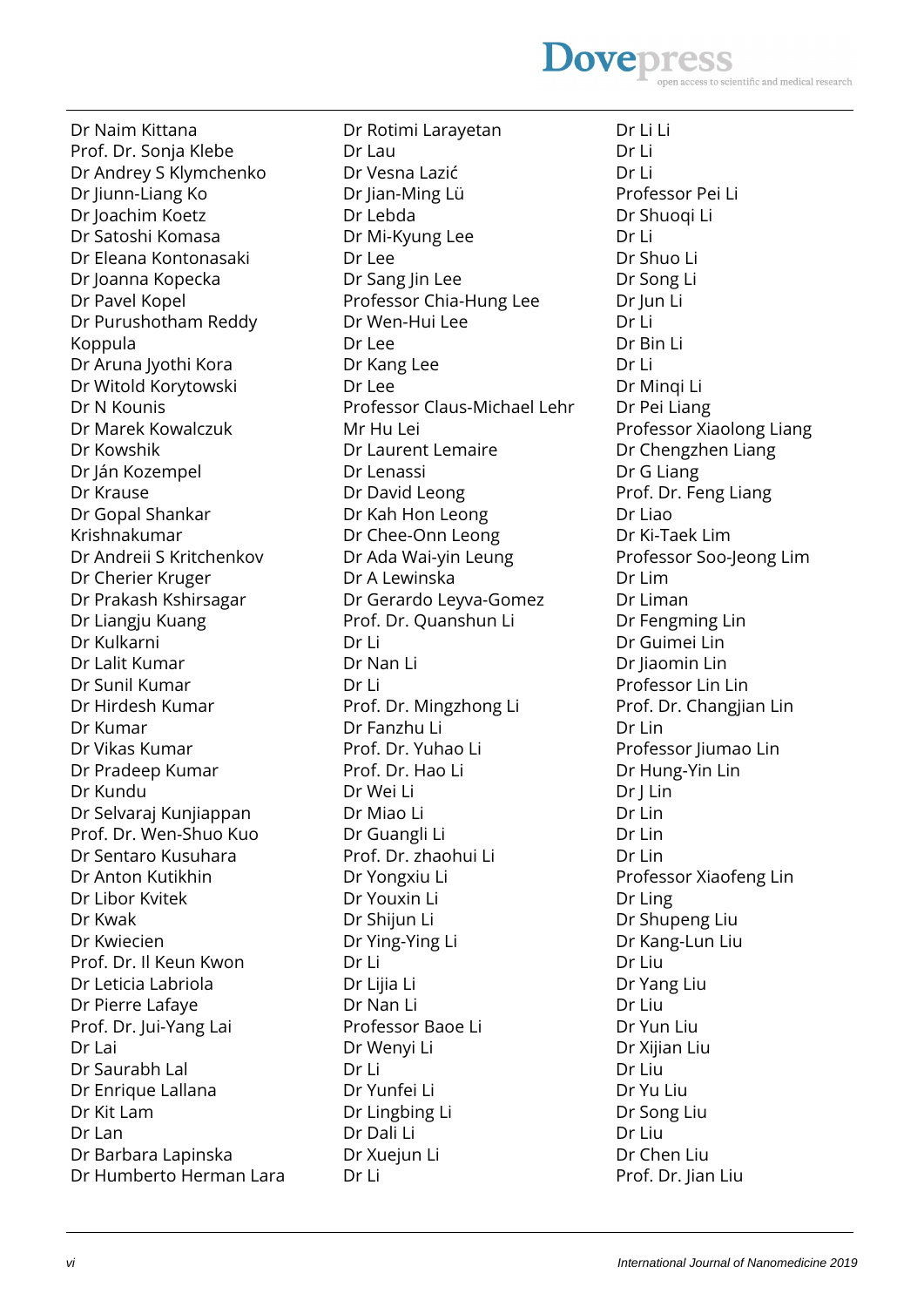### **Dovepres** scientific and medical research

Dr Yo Liu Dr Liu Prof. Dr. Yuangang Liu Dr Liu Dr Jie Liu Dr Wanhui Liu Drs Jingjing Liu Dr Hao Liu Dr Shan Liu Dr Liu Dr J Liu Professor Zhonghua Liu Prof. Dr. Jianping Liu Dr Yan Liu Dr Shufeng Liu Dr Liu Dr Guozhen Liu Dr Liu Dr Lin Liu Dr Gerard Lizard Dr Glenn Lobo Dr Bimlesh Lochab Dr Logozzi Dr Martha Londono Dr Feng Long Dr Manu Lopus Dr Svetlana Lorenzano Dr Brigitta Loretz Professor Zaixiang Lou Professor Kevin Loughlin Dr Dina Louis Dr Arianna Lovati Dr Lovell Dr Loza-Mejía Dr Ping Lu Dr Lu Dr Xinwu Lu Professor Wei Yue Lu Professor Wan-Liang Lu Dr Yang Lu Professor Yuxia Luan Dr José Antonio Luceño-Sánchez Dr Luciani Dr Kathy O Lui Dr Sylwia Lukasiewicz Dr Oleg Lunov Dr Bing-Hong Luo Dr Gan Luo Dr Ma

Dr Liang Ma Dr Yiming Ma Dr Ma Dr Xiang Ma Dr Fu-chao Ma Dr Ma Dr Macauley Dr Vijay Sagar Madamsetty Dr Sarah Maddocks Dr Asadullah Madni Dr Magarlamov Dr Neha Maharao Dr Maher Dr Saffanah Mahmood Dr Zafar Alam Mahmood Dr K A Foyez Mahmud Dr Junhua Mai Dr Maiti Dr Poulami Majumder Dr Monish Makena Dr Guilherme Malafaia Dr Malic Dr Anshu Malik Prof. Dr. Maaza Malik Dr Tadeusz Malinski Dr Satish Malwal Dr Manca Dr Ines Mancini Dr Subhra Mandal Dr Geetha Manivasagam Dr Manjili Dr Prasenjit Manna Dr Bella Manshian Dr Manjunath Manubolu Dr Ciaran Manus Maguire Dr Xing-gang Mao Dr Mao Dr Hai-Quan Mao Dr Antonia Marazioti Dr Marzia Marciello Dr Govindarajan Marimuthu Dr Antonella Marino Gammazza Dr Marsili Dr Rafael Martín-Rapun Dr Elisa Martella Dr Fidel Martinez-Gutierrez Dr Sara Martins-Neves Dr Maruthupandy Dr Valeria Maselli

Dr Masheta Dr Mansour Mashreghi Dr Mozafari Masoud Dr Marina Massaro Dr Masumoto Dr Matczuk Dr Thangavel Mathimani Dr Michele Mauri Dr Mayer Dr Maysinger Dr Anca Mazare Dr Maciej Mazur Dr Müller Dr L Medina-Kauwe Dr Jacques Medioni Dr Samantha Meenach Dr Nazia Mehrban Dr Mei Professor Lin Mei Dr Zhu Meifeng Dr Meijers Dr Ana Melero Prof. Dr. Rosalia Mendez-Otero Dr Meneksedag-Erol Dr Lingjie Meng Dr Meng Dr Meola Dr Meshkini Dr Chanatip Metheetrairut Dr Gujie Mi Dr Mi Dr Peng Miao Professor George Michalopoulos Dr Gianluca Milano Professor Donald Miller Dr Minko Dr Minnelli Dr Michele Miragoli Dr Amir K Miri Dr Amrita Mishra Dr Aradhana Mishra Dr Mishra Dr Manju Misra Dr D Misra Dr Goran Mitulovic Dr Giovanna Mobbili Dr Simone Moertl Dr Szczepan Mogilski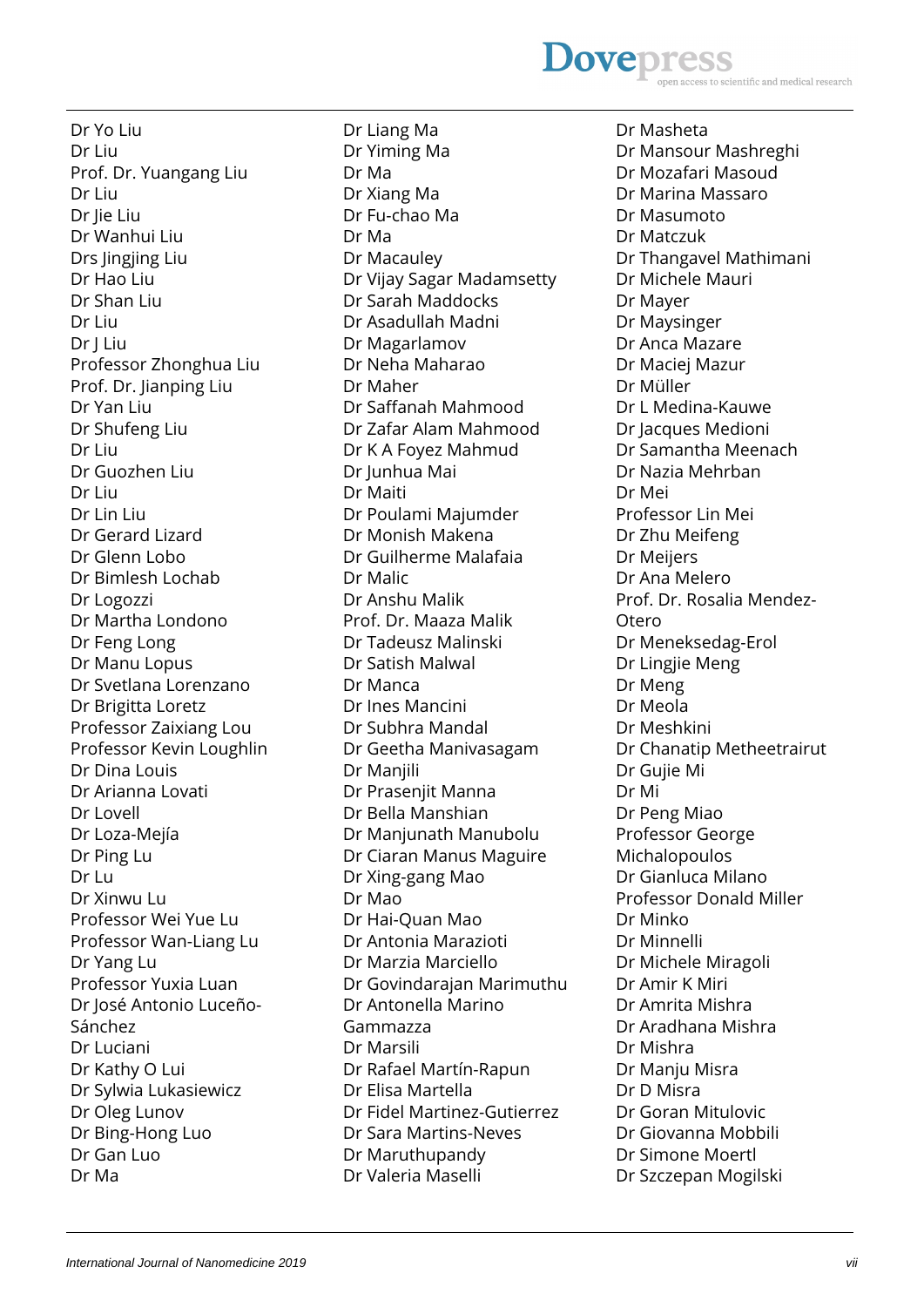### **Dovepres** scientific and medical research

Dr Maizan Mohamed Dr Afroz Mohammad Dr Asmaa Mohammed Dr Ramkumar Mohan Dr A Mohr Dr Mohsin Dr Molaei Dr Goutam Mondal Dr Monduzzi Dr Maria Isabel Montanez Dr Hamed Montazeri Dr Maria Montes-Bayón Dr Javier Morales Dr Morales-Luckie Professor Margherita Morpurgo Dr Marco Morra Professor Vanessa Mosqueira Dr Moss Mr Ebrahim Mostafavi Dr Fatemeh Mottaghitalab Dr Yongchao Mou Dr Radoslaw Mrowczynski Dr Amarnath Mukherjee Dr Sudip Mukherjee Professor Biswajit Mukherjee Dr Amitava Mukherjee Dr Vladimir Mulens-Arias Dr Sumit Murab Dr Muriel Dr Teresa Musumeci Dr Mut Dr Serge Muyldermans Dr Giuliana Muzio Dr Muzykantov Dr Akhtar Nadhman Dr Noriaki Nagai Dr Ali Naghizadeh Dr Abouzar Najafi Dr Najam-ul-Haq Dr Mohammad Najlah Dr Nakamura Dr Nan Dr Narayana Rao Dr Mohamed Naseef Dr Nasiriboroumand Dr Navarro-Contreras Dr Kam Nedev Dr Giribabu Nelli Dr Cristina Nerín

Dr Neubert Dr Neunert Dr Ngen Dr Nguyen Dr Chien Ngoc Nguyen Dr Nguyen Dr Ndidi Ngwuluka Dr Paula Nicolas Dr Nicoli Dr Katarzyna Niemirowicz-Laskowska Dr D Nikitovic Dr Nimesh Dr Makiya Nishikawa Dr Nisnevitch Dr Xiaodi Niu Dr Zhigao Niu Dr Hiroshi Noguchi Dr S Nonell Dr Takayuki Nonoyama Dr Noor Mr Fernando Notario-Pérez Dr Romana A Nowak Dr Dariusz Nowak Prof. Dr. Roman J. Nowicki Dr K Nozaki Dr Lutz Nuhn Dr Nurul Dr Saoirse O'Toole Dr Florin Oancea Professor Andrea J O'Connor Dr Blanca Ocampo-García Dr Ismail Ocsoy Professor Kyung Taek Oh Professor Javier Ojeda Prof. Dr. Joji Okazaki Dr Magdalena Olbert Dr José de Jesús Olivares-Trejo Dr Miguel Oliveira Dr Mahmoud Omar Dr Yadollah Omidi Dr Ong Dr K Onishi Dr Opriş Dr Orbea Dr Osathanon Dr Osyczka Dr Zi Ouyang Dr Ouyang Mr Muhammad Ovais

Dr Ovejero Dr M Oyewumi Dr Oyetunde Oyeyemi Dr Goldie Oza Dr Guylene Page Professor Christophe Pagnout Dr Krishnendu Pal Dr Palanivel Dr Pall Professor Regina Palma-Dibb Dr Anders Palmquist Dr Annapurna Pamreddy Professor Changjiang Pan Dr Pan Dr Tomasz Panczyk Dr Santosh Pandit Dr Pang Dr Marianna Pannico Dr Panzarini Dr D Pappas Dr Poonam Parashar Dr Neha Parayath Mr chandrakant pardeshi Dr Park Dr Park Dr Sophie Park Prof. Dr. Yong Serk Park Dr Parlińska-Wojtan Dr Lucilla Parnetti Dr Pasricha Dr Virendra Patil Dr Anita Patlolla Dr Jayanta Kumar Patra Dr Jayanta Kumar Patra Dr Ramasamy Paulmurugan Prof. Dr. Ana Cláudia Pavarina Dr Pavliňáková Dr Pawar Prof. Dr. Hamidreza Pazoki-Toroudi Dr Pedrosa Dr Hao Pei Dr Pei Dr Pelin Dr Qiang Peng Dr Jingbo Peng Dr Ling Peng Dr Mc Pereira Professor Maria de Pereira Dr Andras Perl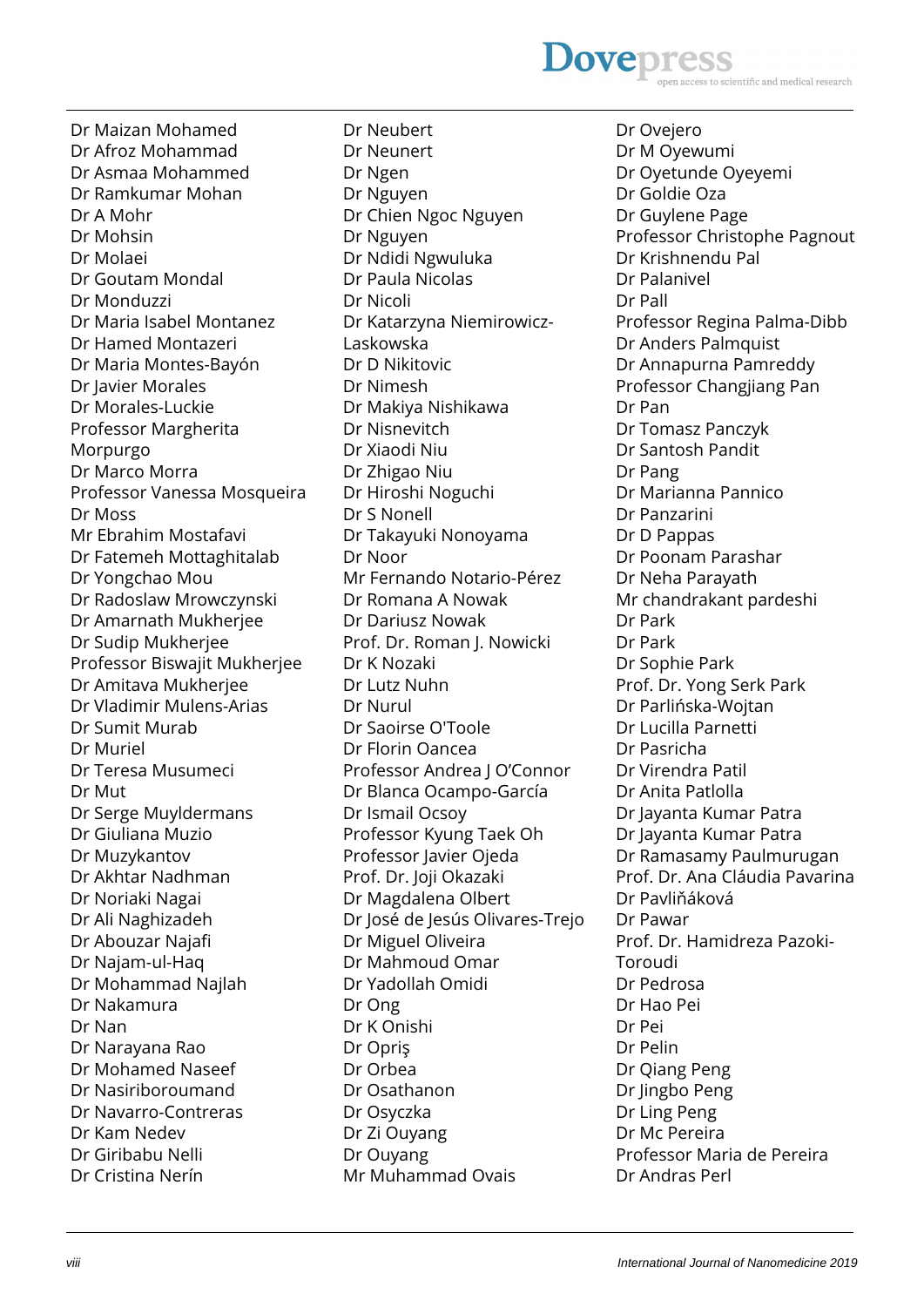# **Dovepress** ss to scientific and medical research

Dr Sara Perteghella Dr Pesen-Okvur Dr Petit Dr Biljana Petrovic Dr TH Pham Dr Vieri Piazzini Dr Pilicheva Dr Pimentel-Moral Dr Diego E Pissinis Dr Rosario Pivonello Dr Platania Dr Plenis Dr Tatyana O Pleshakova Dr Nikolaus Plesnila Dr Jaap Plomp Dr Boris Polyak Dr Sebastien Pomel Dr Ketul Popat Dr Roxana Popescu Dr Normand Pouliot Professor Rémy Poupot Dr Milad Pourbaghi Masouleh Dr Óscar Pozo Dr Samantha Pozzi Dr Prabha Dr Priyanka Prabhu Dr Divya Prakash Dr Kannissery Pramod Dr Prapainop Prof. Dr. Ruth Prassl Dr Polina Prokopovich Dr Pu Dr Arivalagan Pugazhendhi Dr Salvatore Pullano Dr Pustylnyak Dr Pia Puzar Dominkus Dr Qi Dr Chunhua Qiao Dr Qin Dr Fenju Qin Dr Linghao Qin Professor Jing Qiu Dr Qiu Dr Hongdeng Qiu Dr Qu Dr Guilan Quan Drs Chengshi Quan Dr Andrew F G Quest Dr Omar Qutachi Dr Gandhi Radis-Baptista

Dr Aleksandra Radtke Dr Muhammad Rafique Professor Fatemeh Rahbarizadeh Dr Vafa Rahimi-Movaghar Dr Mehdi Rahimi-Nasrabadi Dr Ayesha Rahman Professor Kamil Rahme Dr Hamid Reza Rajabi Dr Peramaiyan Rajendran Dr Jegathalaprathaban Rajesh Dr Rajith Rajoli Dr Jyutika Rajwade Dr Arunkumar Ramachandran Dr Ramadan Dr Namrata Raman Dr Mohankandhasamy Ramasamy Dr Thiruganesh Ramasamy Dr Jose Ramirez Dr D Ramya Devi Dr Vaclav Ranc Dr Fiorenza Rancan Dr Ranjbar-Mohammadi Dr Tejeshwar Rao Dr Hanbing Rao Mr Hassan Rasouli Dr Subha N Rath Dr Siva Ratnakaram Dr Maria Grazia Raucci Dr Drazen Raucher Dr Sajid Rauf Dr Yash Raval Dr S Rawlinson Dr Raza Dr Kristian Reich Dr Ren Dr Lei Ren Dr Shuai Ren Dr Aravind Kumar Rengan Dr Gourapura Renukaradhya Dr Jwala Renukuntla Dr Reznikov Dr Ribeiro Dr R Kirk Riemer Dr Ankit Rochani Dr Clovis Rodrigues Dr Tiago Rodrigues Dr Pranee Rojsitthisak Professor Pornchai

Rojsitthisak Dr Catarina Roma-Rodrigues Dr Raul Rosales-Ibañez Mr Remi Rosiere Dr Julien Rossignol Dr Martin Rossotti Dr Rozhkova Dr Ariane Rozza Dr Jesús Ruiz-Cabello Dr Santiago Ruiz-Martinez Dr Marika Ruponen Dr Hima Bindu Ruttala Dr Sinéad M Ryan Dr Ryu Dr Islam Saadeldin Dr Saeed Saber-Samandari Dr Sabo-Attwood Dr Sadighi-Bonabi Dr Soumen Saha Dr Osama Saher Dr Fitsum Sahle Dr Nanda Sahoo Dr Tatjana Sajic Dr Yu Sakurai Mr Laurent Salade Dr Salami-Kalajahi Dr E Salinska Dr Marwa Ahmed Sallam Dr Claudio Salomon Dr San-Marina Dr Devanesan Sandhanasamy Dr Francesco Sansone Dr Mauro Santamaria Dr Spartaco Santi Dr A Santos-Coquillat Dr Santoyo-Salazar Dr Phennapha Saokham Dr Sapino Dr Kandasamy Saravanakumar Dr Sarcan Dr Mirkka Sarparanta Dr Rizwana Sarwar Dr Saurabh Satija Dr Satish Dr Adeel Sattar Prof. Dr. Ewa Sawosz Dr Saydam Dr Sayed Dr Rabab Sayed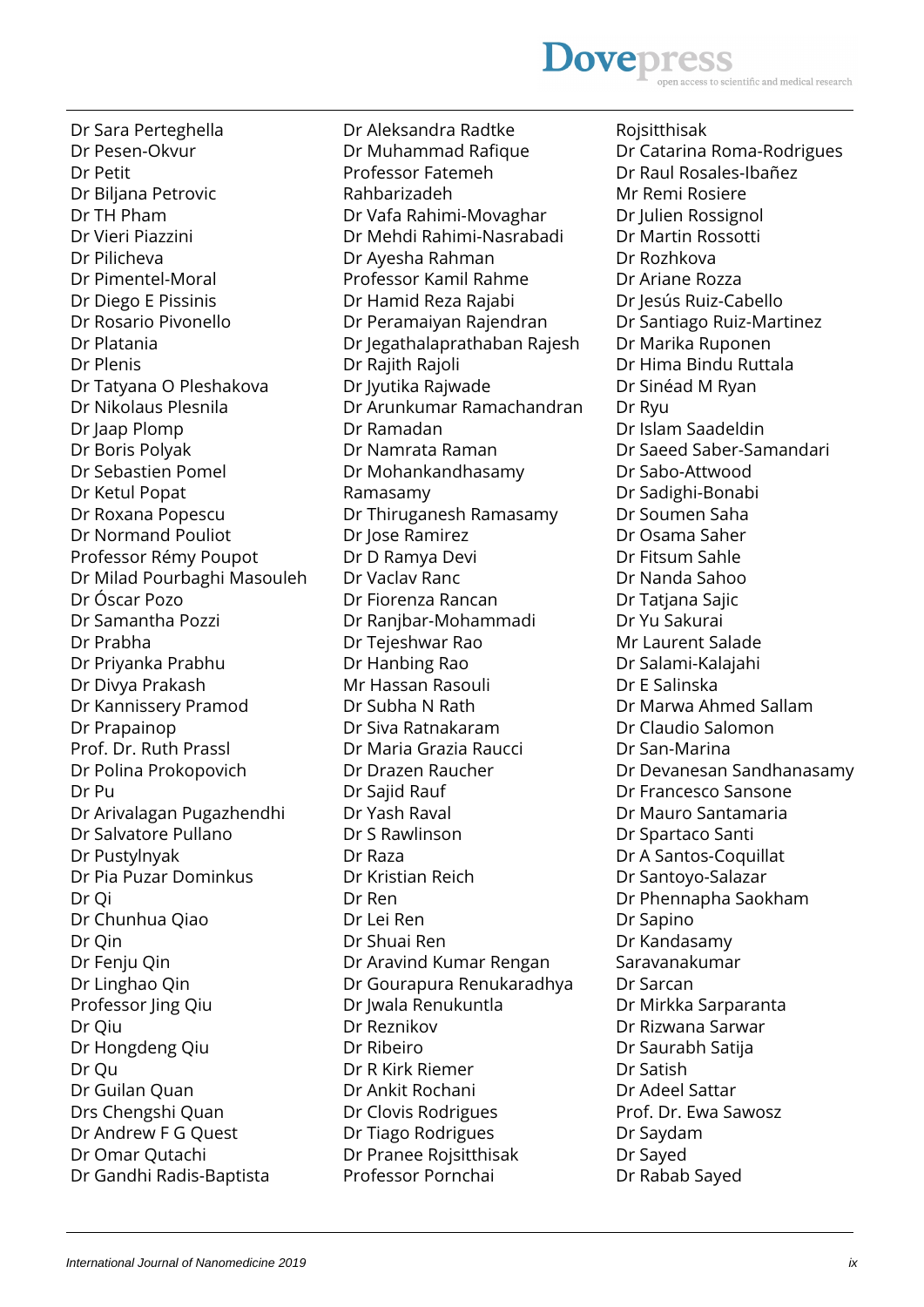# **Dovepress** s to scientific and medical research

Dr Elias Sayour Dr Sa Dr Sánchez-Rodríguez Dr Fruchon Séverine Dr Scandurra Dr David Scheinberg Prof. Dr. Eyk Schellenberger Dr Schiariti Dr Mathias Schmelcher Dr Marc Schneider Prof. Dr. Raphaël Schneider Dr Sciutto Dr Fatih Sen Dr Fatih Sen Dr Simona Serini Prof. Dr. Dolores serrano Dr Serwer Dr Mohamed Shaalan Dr Furqan Shah Dr Gul Shahnaz Dr Asif Shajahan Dr Mohamed Shaker Dr Ali Shakeri-Zadeh Dr Ali Shakeri-Zadeh Dr Shan Dr Shankarappa Dr Jingwei Shao Dr Jun Shao Dr Zahra Shariatinia Dr Tarun Kumar Sharma Prof. Dr. Chuanlai Shen Prof. Dr. ChangXin Shen Dr Yan Shen Professor Jun Shen Dr Nadezda Shershakova Dr Wen Shi Dr Shuai Shi Dr Jianlin Shi Dr Yi Shi Dr Jialan Shi Dr Shi Miss Di Shi Dr Shi Dr Muhammad Shiddiky Dr Shieh Dr chen shihao Dr Shimokawa Dr Shimokawa Dr Shin Dr Shinkai

Dr Laetitia Shintu Dr Hamid Shirkhanloo Dr Shuang Dr Siano Dr Siessere Dr Laurel Sillerud Dr Silva Dr Elaine Silva-Zacarin Dr Silverman Dr Viorel Simion Ms Madeline Simpson Dr Christopher Sims Dr Nagendrakumar Singanallur Dr Shailendra Singh Dr Singh Dr Seema Singh Dr Singh Dr Dilpreet Singh Dr Sima Singh Professor Moganavelli Singh Dr Ashutosh Singhal Dr Sanhita Sinharay Dr Sivaev Dr Magdalena Skonieczna Dr Skripka Dr Smedowski Prof. Dr. Malcolm Snead Dr Soares Dr Cristina Sobacchi Dr Muhammad Farhan Sohail Professor Ghareb Soliman Dr Xiaoli Song Dr Mee-Sook Song Dr Xu Song Dr D Song Dr Kruti Soni Dr Georgios A Sotiriou Dr Specht Dr Mattia Sponchioni Dr Srinivas Sridhar Dr Srikanth Dr P Srivastava Dr Saurabh Srivastava Dr Sarah Stabenfeldt Dr Jill Steinbach-Rankins Dr Steinbach-Rankins Dr A Stepanov Dr Jared Sterneckert Dr Strappe

Dr Lidia Strigari Dr Stefan Strungaru Dr Andreas Stylianou Dr Juan Su Dr Weike Su Dr Jiacan Su Dr Su Dr Yajuan Su Dr Prasad Subramaniam Dr Anand Subramony Dr Yuki Sugiura Dr Suliman Dr Sun Dr Sun Dr Y Sun Dr Cheng Sun Dr Sun Dr Sun Dr Xiaoyi Sun Prof. Dr. Hongchen Sun Dr Kaoxiang Sun Dr Sun Prof. Dr. Leming Sun Professor Shaoping Sun Dr Sun Dr Tao Sun Dr Ning Sun Dr Hongchen Sun Dr Nitin Supekar Dr Raman Sureshkumar Dr Roman Surmenev Dr Teeraporn Suteewong Professor Masatoshi Suzuki Dr Svidzinski Dr Svoboda Dr Swathi Swaminathan Dr Asad Syed Dr Joanna Szafraniec Prof. Dr. Myron R Szewczuk Dr Szunerits Dr Hang Ta Prof. Dr. Yasuhiko Tabata Professor G Tae Dr Tahara Dr Nayab Tahir Dr Kazuki Takakura Dr Takamori Dr Talegaonkar Dr Tammam Dr Tamura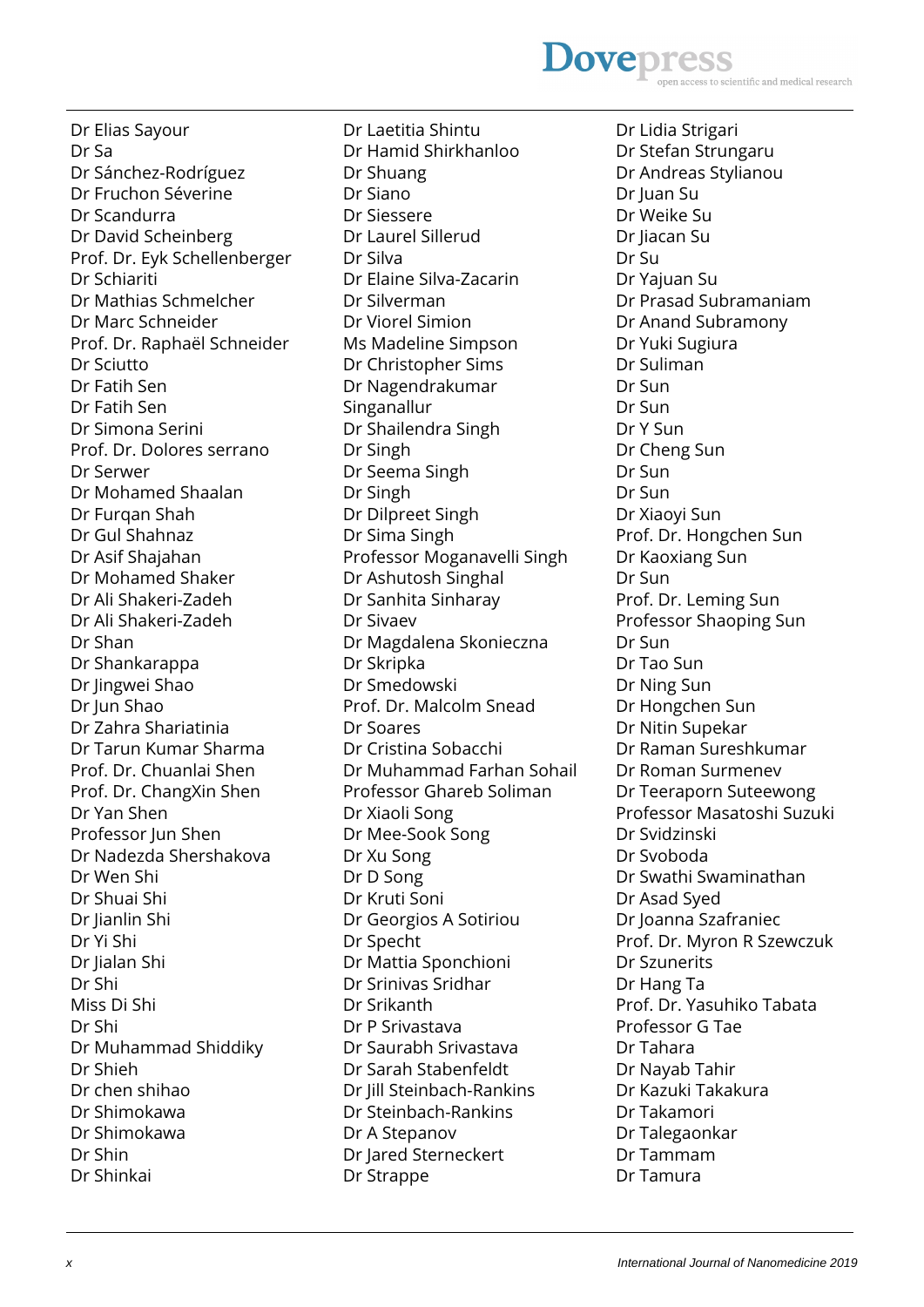#### International Journal of Nanomedicine 2019 **ximilation** and the state of the state of the state of the state of the state of the state of the state of the state of the state of the state of the state of the state of the st

Dr M Tamura Dr Mingqian Tan Dr Jie Tan Dr Katsuyuki Tanabe Dr Corneliu Tanase Dr Tandon Dr Tang Dr Tang Dr Shunqing Tang Prof. Dr. Ya-ling Tang Prof. Dr. Xiaolong Tang Dr Guotao Tang Dr Houliang Tang Dr Siah Ying Tang Dr Tang Dr Tapeinos Dr Olena Taratula Dr Oleh Taratula Dr Hisham Tawfik Dr Majid Tebianian Dr Hamid Tebyanian Dr Teeranachaideekul Dr Teh Dr Takashi Temma Dr Eleonora Terreni Dr Hetal Thakkar Dr Rengarajan Thamaraiselvan Dr Dhanya Thamaraparambil Jayaram Dr Thamban Chandrika Dr Thangarasu Dr Nicky Thomas Dr Carole Thomas Professor Qiwei Tian Dr Qiaomu Tian Dr Tian Dr Xin Tian Dr Andrea Ticinesi Prof. Dr. Marcio Tiera Dr Tigue Dr V Titov Dr Manuel Toledano-Osorio Dr Ewa Tomaszewska Professor Hana Tomášková Dr Sara Tombelli Dr Steven A Toms Dr Michele Tonelli Dr Tong Dr Fei Tong

Dr Torsello Dr Tosheva Dr John Totten Dr Tragoolpua Professor Vladimir Trajkovic Dr Nhiem Tran Dr Anh Tran Dr Trevisan Dr Tribst Dr Giuseppe Tripodo Dr Tronci Dr Marta Truffi Dr Shiao-Wen Tsai Dr Tsang Professor Ching-Li Tseng Dr T Tumer Dr Eva Tvrdá Mrs Betty M Tyler Dr Virginia Tzankova Dr Shiang-Jong Tzeng Dr Kentaro Uchida Dr Wanvisa Udomsinprasert Dr Venkata Udumula Dr Harald Unterweger Dr Uray Dr Lorena Urbanelli Dr Saji Uthaman Dr Vago Dr Maria Teresa Valenti Maria Teresa Dr Federica Valentini Dr Stella Valenzuela Dr Marta Sofia Valero Dr Joop van den Heuvel Dr Leo van der Pol Dr Lorenzo Vannozzi Dr Greta Varchi Dr Arti Vashist Dr Vasilescu Dr Raffaele Vecchione Dr Vecellio Dr Vedelago Dr Iole Venditti Dr Venkatakrishnan Dr Anders Verket Dr Anita Verma Dr Nuria Vilaboa Dr Ivana Vinkovic Vrcek Dr Michelle Visagie Dr Elena Vismara

Dr von Herrath Dr Wahid Dr Rie Wakabayashi Dr Michael Walch Dr Xuejuan Wan Dr Wan Professor Deyun Wang Dr Peng-Yuan Wang Dr Wang Dr Jinwu Wang Dr X y Wang Dr Jiawei Wang Professor Yiqing Wang Dr Wang Dr Bing Wang Dr Wenxi Wang Dr Wang Dr Wang Dr Wang Dr Q Wang Professor Yan Wang Dr Shue Wang Dr Wang Dr Yangyun Wang Dr Shige Wang Dr Junping Wang Dr H Wang Prof. Dr. Xiaoping Wang Dr Lei Wang Dr Feng Wang Dr Jiao Wang Dr Mingxing Wang Dr Wang Dr Wang Dr Myeong-Hyeon Wang Dr Jianguo Wang Dr Peng Wang Prof. Dr. Yanbo Wang Dr Yaling Wang Dr Wang Dr W Wang Dr Rui Wang Prof. Dr. Jing Wang Dr Kai Wang Dr Yonchen Wang Dr Wang Dr CHAO WANG Dr Ying-Jan Wang Dr Xinhui Wang Dr Yunbing Wang

#### **Dovepres** scientific and medical research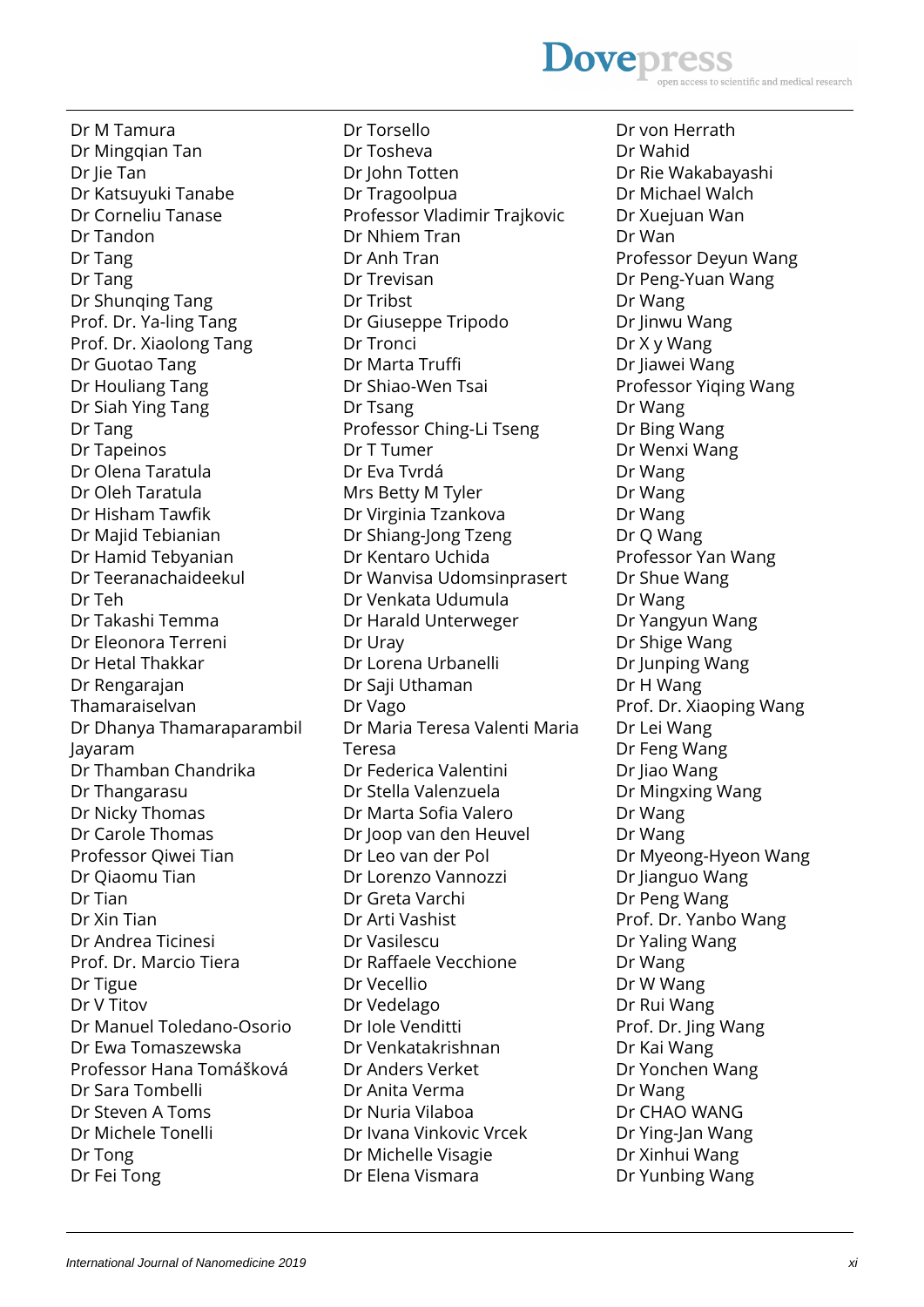### **Dovepres** ntific and medical research

Dr Wang Dr Yuchen Wang Dr Long Wang Dr Wang Dr Zhenling Wang Prof. Dr. DongQing Wei Dr Wen Dr Wen Dr Weng Dr Wenzel Dr M Wesierska Dr Fabian Westhauser Prof. Dr. Rafael Wiglusz Dr Katarzyna Wiktorska Dr Williams Dr Wingard Professor Ka-Leung Wong Dr Amaraporn Wongrakpanich Dr Woodworth Dr Xianggen Wu Professor Yu-Tse Wu Professor Iun Wu Dr Ke Wu Dr Wu Prof. Dr. Zimei Wu Professor lingBo Wu Prof. Dr. Guoqiu Wu Dr Song Wu Dr Chao Wu Dr Zhi-Ying Wu Dr Wu Dr Wu Dr Wu Dr Haohao Wu Professor Shuilin Wu Dr Victoria M Wu Dr Edyta Wysokińska Dr Xi Dr Xia Dr Yuqiong Xia Prof. Dr. Yankai Xia Mr Shiyu Xia Dr Xia Dr Guangya Xiang Dr Guangya Xiang Dr Bo Xiao Dr Zhongdang Xiao Dr Kai Xiao Dr Jian Xiao

Dr Xiao Dr Jingwei Xie Dr Xi Xie Prof. Dr. Minqiang Xie Dr Jingjing Xie Dr Xie Prof. Dr. Jinbing Xie Dr Yan Xie Dr Hongqi Xin Dr Xia Xin Dr Xing Dr Gengmei Xing Dr Qingqing Xiong Dr Fu Xiong Dr Subin Xiong Ms Fei Xiong Professor Haiyan Xu Dr He-Lin Xu Prof. Dr. Feng Xu Dr Hengyi Xu Dr He Xu Professor Xiao Xu Dr Chao Xu Dr Xu Professor Zhiping Xu Dr Wei Xu Dr Xu Dr Xu Dr Donghui Xu Dr Wujun Xu Dr Jian Xu Dr Jiajia Xue Dr Dorne Yager Dr Murali M Yallapu Dr Lifeng Yan Professor Chao Yan Dr Fei Yan Dr Jian Yang Dr Yang Prof. Dr. Cao Yang Prof. Dr. Gensheng Yang Dr Yang Professor Wuli Yang Professor Hung-Wei Yang Dr Qian Yang Dr Zhijun Yang Dr Zhaogang Yang Dr Liqun Yang Dr Chih Yang Dr Yang

Prof. Dr. Xiangliang Yang Dr Yang Dr Hua Yang Dr Fang Yang Dr Yang Dr Da-Peng Yang Dr Yang Dr Chenlong Yang Dr Xiao Yang Prof. Dr. Fanglian Yao Dr Rihui Yao Dr Yao Dr Yasinska Dr Weichun Ye Dr Yenn Dr Yesil-Celiktas Dr Xinyao Yi Dr Tugba Yildiz Dr Yilmaz Dr Lifang Yin Professor Jian Yin Dr Tieying Yin Dr Ping Yip Dr Kenji Yokoi Dr Yong Dr Kar Wey Yong Prof. Dr. In-Soo Yoon Dr Yoon Dr Mehdi Yoosefian Dr Toru Yoshitomi Dr Yang You Dr You Dr Yu Dr Chunsong Yu Dr Fei Yu Dr Jin-Hua Yu Prof. Dr. Fenglei Yu Dr Zhengquan Yu Dr Yu Dr Hongchuan Yu Dr Yu Professor Xiao-Qi Yu Dr Xiaoling Yu Dr Yu Dr Hua Yu Professor Zhen Yuan Dr Fang Yuan Dr Yuan Dr Yuba Dr Yue